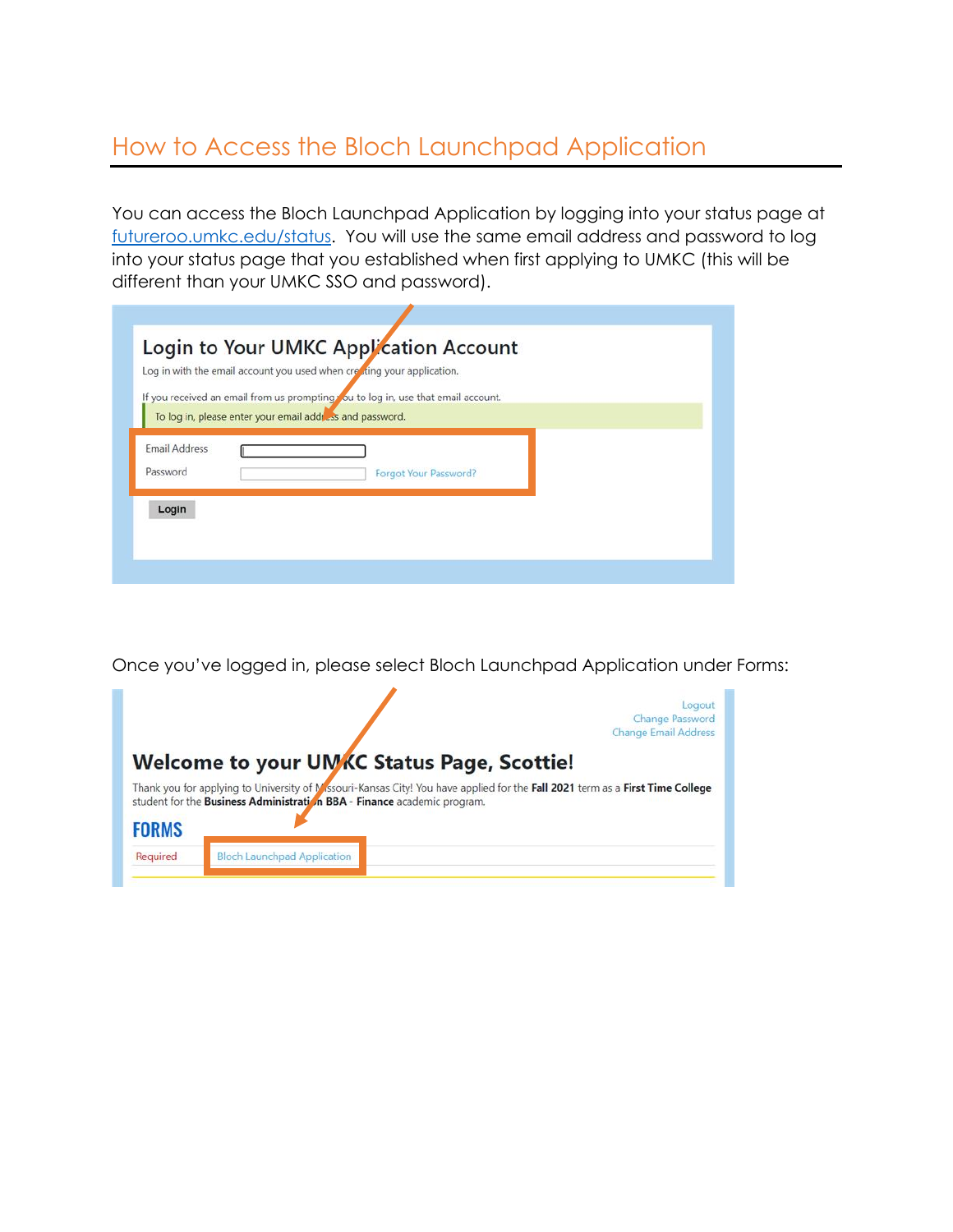After clicking on the Bloch Launchpad Application, you will select one of the three question options and respond to the question in 500 words or fewer. Your response will allow the Bloch Launchpad Selection Committee to learn more about you. Please be sure that your response addresses all parts of the question with as much detail as possible.